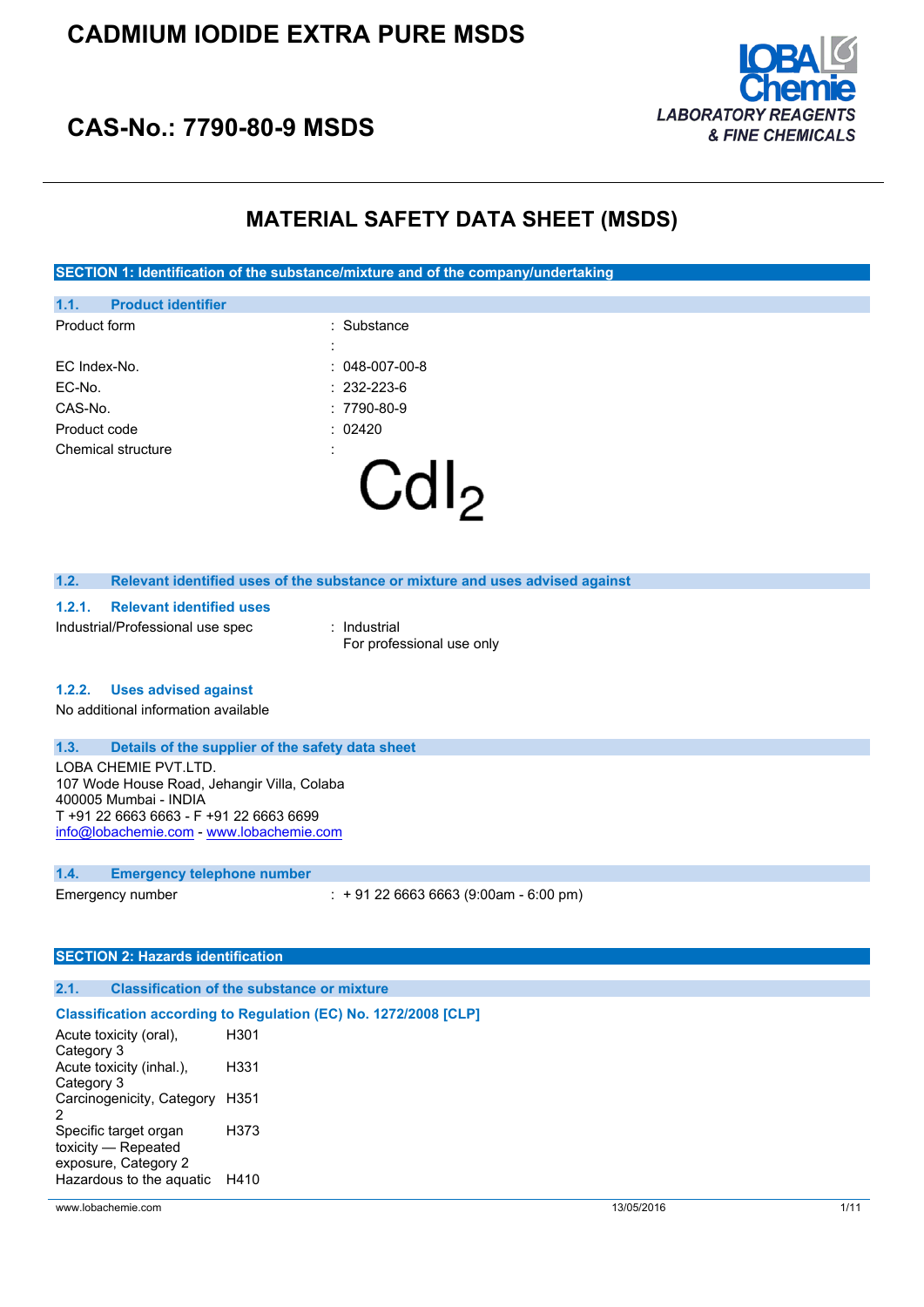Safety Data Sheet

environment — Chronic Hazard, Category 1

Full text of H statements : see section 16

**Classification according to Directive 67/548/EEC [DSD] or 1999/45/EC [DPD]** Muta.Cat.3; R68 T; R23/25 N; R50/53 R33 Full text of R-phrases: see section 16

### **Adverse physicochemical, human health and environmental effects** No additional information available

| 2.2.<br><b>Label elements</b>                              |                                                                                                                                                                                                                                                                                                                                                                                                                                                    |
|------------------------------------------------------------|----------------------------------------------------------------------------------------------------------------------------------------------------------------------------------------------------------------------------------------------------------------------------------------------------------------------------------------------------------------------------------------------------------------------------------------------------|
| Labelling according to Regulation (EC) No. 1272/2008 [CLP] |                                                                                                                                                                                                                                                                                                                                                                                                                                                    |
| Hazard pictograms (CLP)                                    |                                                                                                                                                                                                                                                                                                                                                                                                                                                    |
|                                                            | GHS08<br>GHS06<br>GHS09                                                                                                                                                                                                                                                                                                                                                                                                                            |
| Signal word (CLP)                                          | : Danger                                                                                                                                                                                                                                                                                                                                                                                                                                           |
| Hazard statements (CLP)                                    | $\pm$ H301+H331 - Toxic if swallowed or if inhaled<br>H351 - Suspected of causing cancer.<br>H373 - May cause damage to organs through prolonged or repeated exposure.<br>H410 - Very toxic to aquatic life with long lasting effects.                                                                                                                                                                                                             |
| Precautionary statements (CLP)                             | : P261 - Avoid breathing dust/fume/gas/mist/vapours/spray.<br>P273 - Avoid release to the environment.<br>P281 - Use personal protective equipment as required.<br>P301+P310 - IF SWALLOWED: Immediately call a POISON CENTER/doctor<br>P311 - Call a POISON CENTER/doctor<br>P501 - Dispose of contents/container to hazardous or special waste collection point,<br>in accordance with local, regional, national and/or international regulation |

#### **2.3. Other hazards**

No additional information available

| <b>SECTION 3: Composition/information on ingredients</b> |                             |  |
|----------------------------------------------------------|-----------------------------|--|
|                                                          |                             |  |
| 3.1.<br><b>Substances</b>                                |                             |  |
| Name                                                     | : CADMIUM IODIDE Extra Pure |  |
| CAS-No.                                                  | : 7790-80-9                 |  |
| EC-No.                                                   | $: 232 - 223 - 6$           |  |
| EC Index-No.                                             | $: 048-007-00-8$            |  |
|                                                          |                             |  |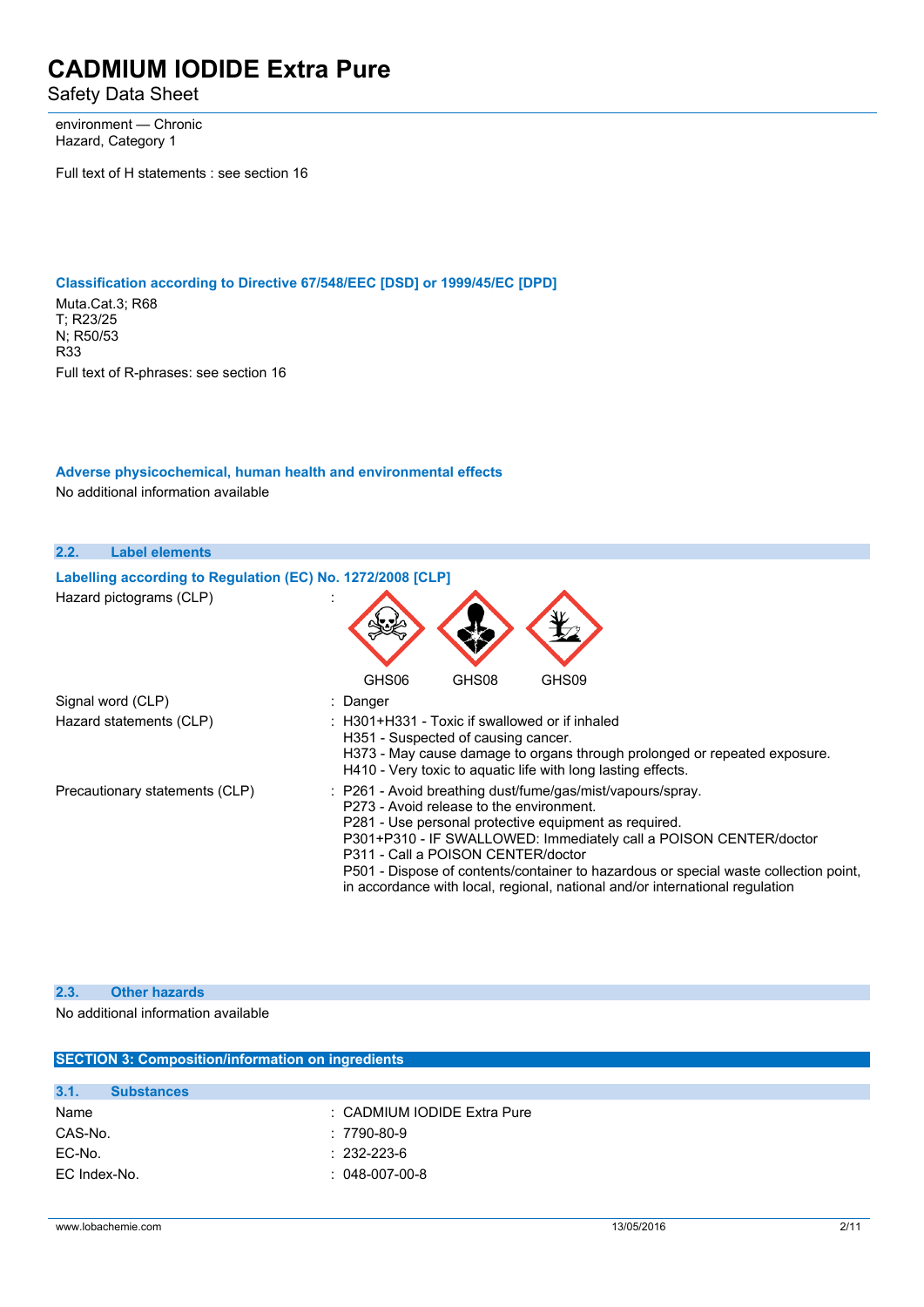Safety Data Sheet

Full text of R- and H-statements: see section 16

**3.2. Mixtures** Not applicable **SECTION 4: First aid measures 4.1. Description of first aid measures** First-aid measures after inhalation : Remove person to fresh air and keep comfortable for breathing. First-aid measures after skin contact : Gently wash with plenty of soap and water. First-aid measures after eye contact : Remove contact lenses, if present and easy to do. Continue rinsing. Rinse cautiously with water for several minutes. First-aid measures after ingestion : Rinse mouth. Immediately call a POISON CENTER/doctor. **4.2. Most important symptoms and effects, both acute and delayed** Symptoms/effects : Causes damage to organs through prolonged or repeated exposure. Symptoms/effects after inhalation : Toxic if inhaled. Symptoms/effects after ingestion : Toxic if swallowed. Chronic symptoms : Suspected carcinogen. **4.3. Indication of any immediate medical attention and special treatment needed** Treat symptomatically. **SECTION 5: Firefighting measures 5.1. Extinguishing media** Suitable extinguishing media : Carbon dioxide. Dry powder. Foam. Water spray. Unsuitable extinguishing media : Do not use a heavy water stream. **5.2. Special hazards arising from the substance or mixture** No additional information available **5.3. Advice for firefighters** Protection during firefighting : Do not enter fire area without proper protective equipment, including respiratory protection. **SECTION 6: Accidental release measures 6.1. Personal precautions, protective equipment and emergency procedures 6.1.1. For non-emergency personnel** Emergency procedures : Evacuate unnecessary personnel. **6.1.2. For emergency responders** Protective equipment : Use personal protective equipment as required. Emergency procedures : Ventilate area. **6.2. Environmental precautions** Very toxic to aquatic life with long lasting effects. **6.3. Methods and material for containment and cleaning up** Methods for cleaning up : Soak up spills with inert solids, such as clay or diatomaceous earth as soon as possible. On land, sweep or shovel into suitable containers.

| 6.4. | <b>Reference to other sections</b>  |
|------|-------------------------------------|
|      | No additional information available |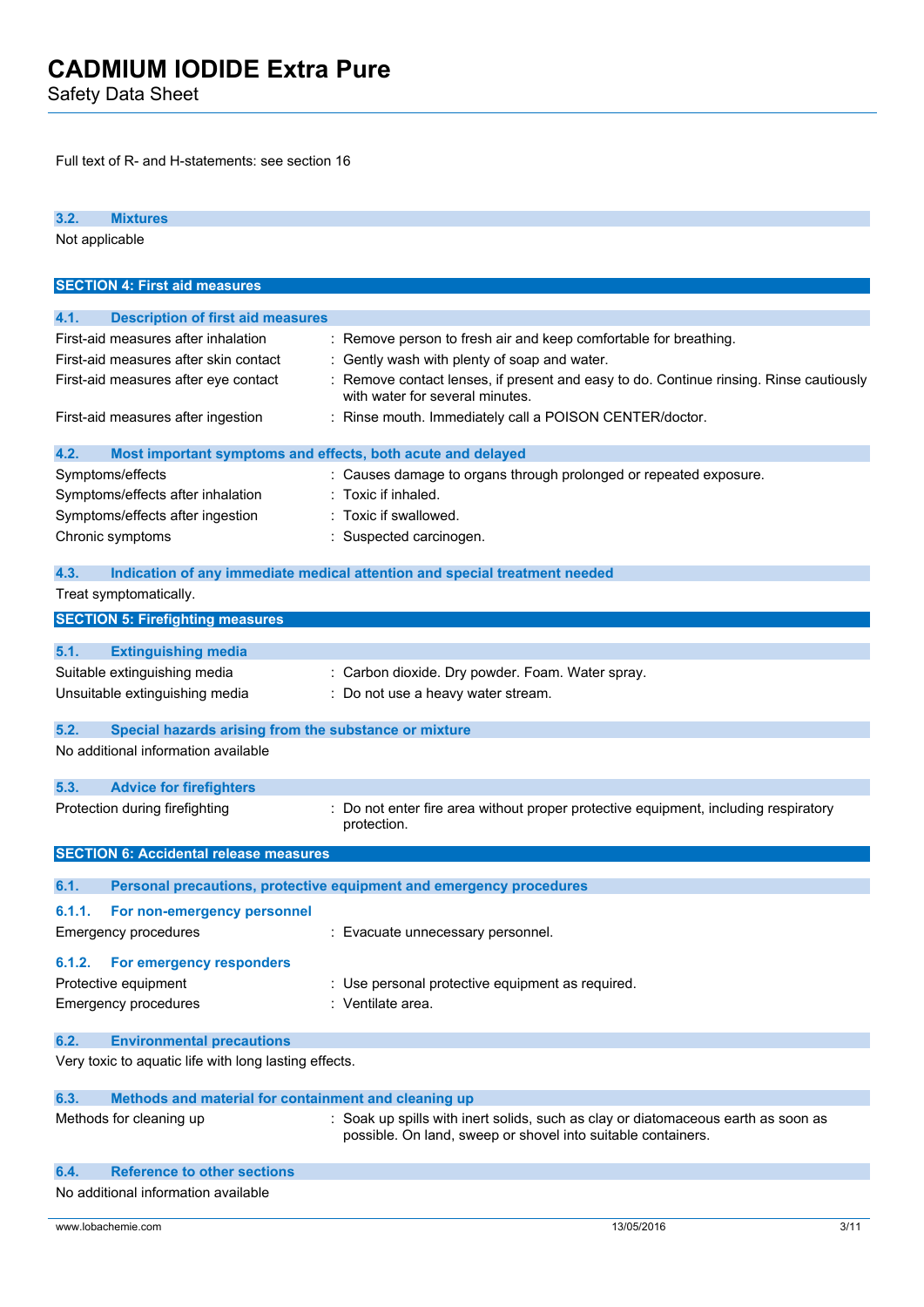Safety Data Sheet

| <b>SECTION 7: Handling and storage</b>                               |                                                                                                                                                                                   |
|----------------------------------------------------------------------|-----------------------------------------------------------------------------------------------------------------------------------------------------------------------------------|
|                                                                      |                                                                                                                                                                                   |
| 7.1.<br><b>Precautions for safe handling</b>                         |                                                                                                                                                                                   |
| Precautions for safe handling                                        | : Avoid contact with skin and eyes. Do not breathe vapours.                                                                                                                       |
| Hygiene measures                                                     | : Do not eat, drink or smoke when using this product. Wash hands and other exposed<br>areas with mild soap and water before eating, drinking or smoking and when leaving<br>work. |
| 7.2.<br>Conditions for safe storage, including any incompatibilities |                                                                                                                                                                                   |
| Storage conditions                                                   | : Store in a well-ventilated place. Keep container tightly closed.                                                                                                                |
| 7.3.<br><b>Specific end use(s)</b>                                   |                                                                                                                                                                                   |
| No additional information available                                  |                                                                                                                                                                                   |
| <b>SECTION 8: Exposure controls/personal protection</b>              |                                                                                                                                                                                   |
|                                                                      |                                                                                                                                                                                   |
| 8.1.<br><b>Control parameters</b>                                    |                                                                                                                                                                                   |
| No additional information available                                  |                                                                                                                                                                                   |

| 8.2.            | <b>Exposure controls</b> |                                                                                                            |
|-----------------|--------------------------|------------------------------------------------------------------------------------------------------------|
| Hand protection |                          | : Protective gloves                                                                                        |
| Eye protection  |                          | : Chemical goggles or safety glasses                                                                       |
|                 | Skin and body protection | : Wear suitable protective clothing                                                                        |
|                 | Respiratory protection   | : Where exposure through inhalation may occur from use, respiratory protection<br>equipment is recommended |

# **SECTION 9: Physical and chemical properties**

| 9.1.<br>Information on basic physical and chemical properties |                     |  |
|---------------------------------------------------------------|---------------------|--|
| Physical state                                                | : Solid             |  |
| Molecular mass                                                | : 366.22 g/mol      |  |
| Colour                                                        | : White powder.     |  |
| Odour                                                         | : odourless.        |  |
| Odour threshold                                               | : No data available |  |
| pH                                                            | : No data available |  |
| Relative evaporation rate (butylacetate=1)                    | : No data available |  |
| Melting point                                                 | : $388 °C$          |  |
| Freezing point                                                | : No data available |  |
| Boiling point                                                 | : 787 $^{\circ}$ C  |  |
| Flash point                                                   | : No data available |  |
| Auto-ignition temperature                                     | : No data available |  |
| Decomposition temperature                                     | : No data available |  |
| Flammability (solid, gas)                                     | : No data available |  |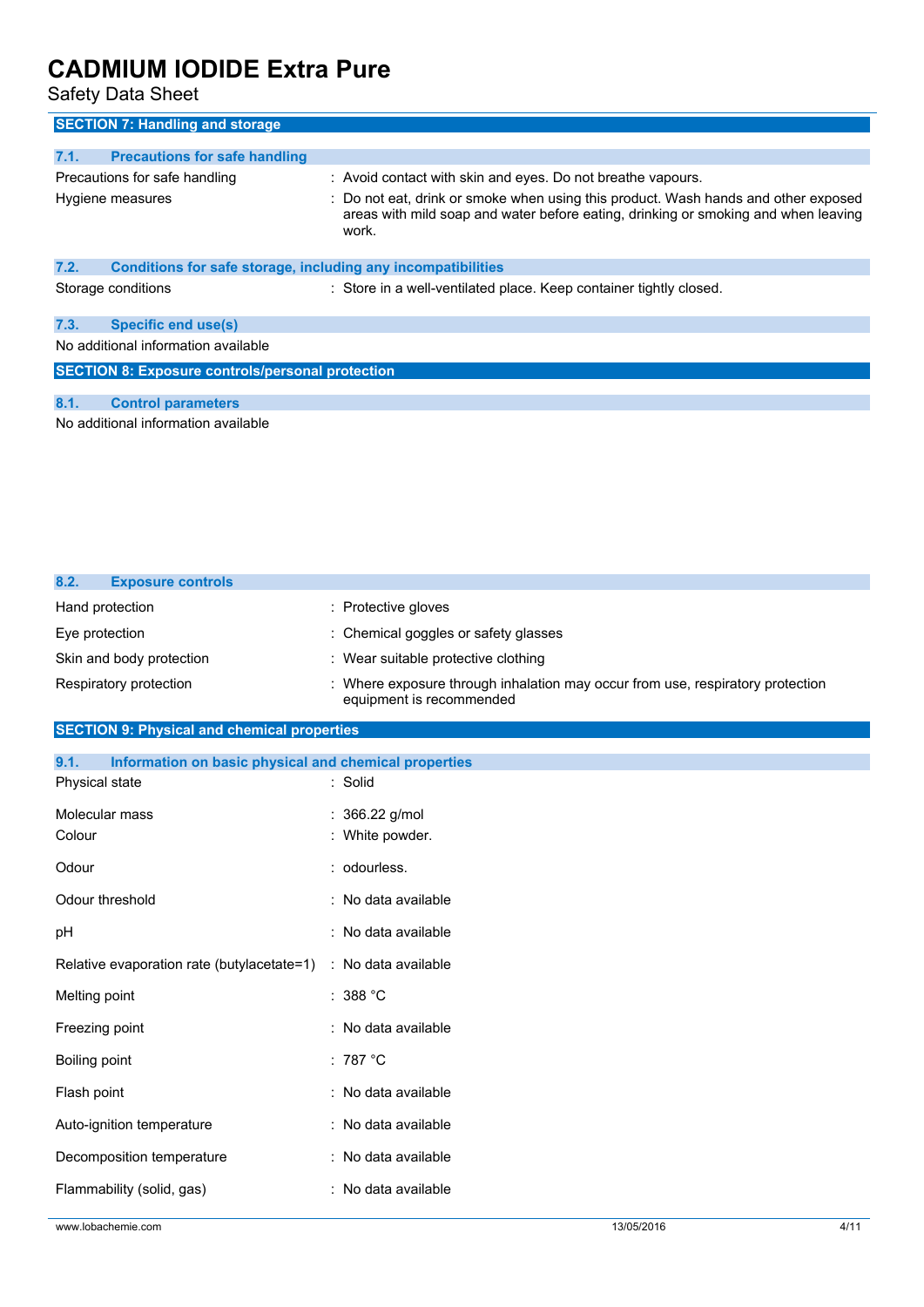Safety Data Sheet l.

| Safety Data Sheet                                     |                                                           |  |
|-------------------------------------------------------|-----------------------------------------------------------|--|
| Vapour pressure                                       | : No data available                                       |  |
| Relative vapour density at 20 °C                      | : 8                                                       |  |
| Relative density                                      | : No data available                                       |  |
| Density                                               | : $5.67$ g/cm <sup>3</sup>                                |  |
| Solubility                                            | : Water: Soluble in water                                 |  |
| Log Pow                                               | : No data available                                       |  |
| Viscosity, kinematic                                  | : No data available                                       |  |
| Viscosity, dynamic                                    | : No data available                                       |  |
| <b>Explosive properties</b>                           | : No data available                                       |  |
| Oxidising properties                                  | : No data available                                       |  |
| <b>Explosive limits</b>                               | : No data available                                       |  |
|                                                       |                                                           |  |
| <b>Other information</b><br>9.2.                      |                                                           |  |
| No additional information available                   |                                                           |  |
| <b>SECTION 10: Stability and reactivity</b>           |                                                           |  |
| 10.1.<br><b>Reactivity</b>                            |                                                           |  |
| No additional information available                   |                                                           |  |
| 10.2.<br><b>Chemical stability</b>                    |                                                           |  |
| Stable under normal conditions.                       |                                                           |  |
| 10.3.<br><b>Possibility of hazardous reactions</b>    |                                                           |  |
| No additional information available                   |                                                           |  |
| 10.4.<br><b>Conditions to avoid</b>                   |                                                           |  |
| Direct sunlight. Moisture. Water, humidity.           |                                                           |  |
| <b>Incompatible materials</b><br>10.5.                |                                                           |  |
| No additional information available                   |                                                           |  |
| 10.6.<br><b>Hazardous decomposition products</b>      |                                                           |  |
| No additional information available                   |                                                           |  |
|                                                       |                                                           |  |
| <b>SECTION 11: Toxicological information</b>          |                                                           |  |
| 11.1.<br>Information on toxicological effects         |                                                           |  |
| Acute toxicity                                        | : Oral: Toxic if swallowed. Inhalation: Toxic if inhaled. |  |
|                                                       |                                                           |  |
| Skin corrosion/irritation                             | : Not classified                                          |  |
| Not classified<br>Serious eye damage/irritation       |                                                           |  |
| : Not classified<br>Respiratory or skin sensitisation |                                                           |  |
| Germ cell mutagenicity<br>Not classified<br>÷         |                                                           |  |
| Carcinogenicity                                       | Suspected of causing cancer.                              |  |
| Reproductive toxicity                                 | : Not classified                                          |  |
|                                                       |                                                           |  |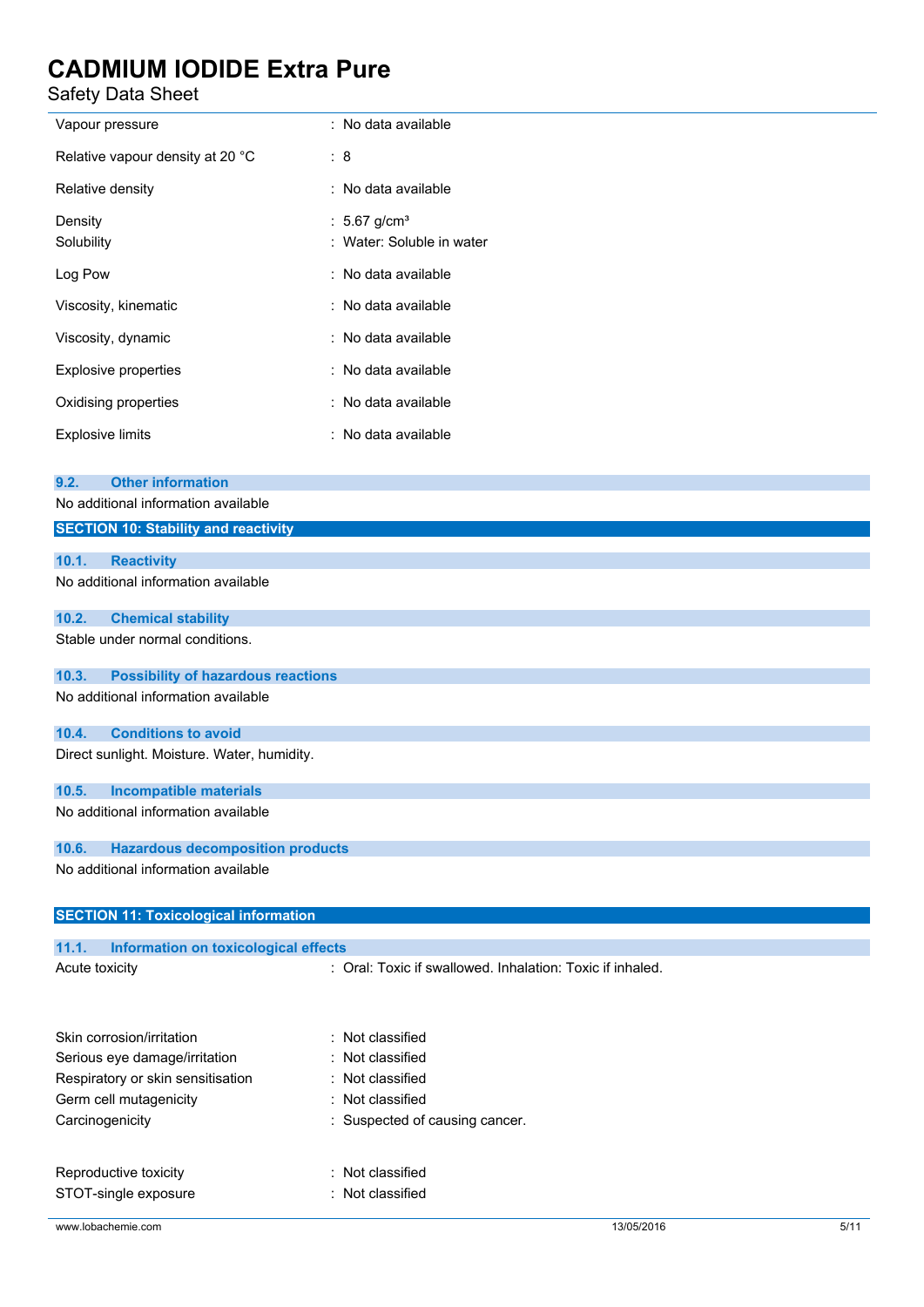Safety Data Sheet

**12.1. Toxicity**

| STOT-repeated exposure<br>Additional information                                                    | : May cause damage to organs through prolonged or repeated exposure.<br>: There are potential chronic health effects to consider |
|-----------------------------------------------------------------------------------------------------|----------------------------------------------------------------------------------------------------------------------------------|
| Aspiration hazard                                                                                   | : Not classified                                                                                                                 |
| Potential adverse human health effects<br>and symptoms<br><b>SECTION 12: Ecological information</b> | : Toxic if swallowed.                                                                                                            |

| 12.2.                                 | <b>Persistence and degradability</b> |                                                         |
|---------------------------------------|--------------------------------------|---------------------------------------------------------|
| CADMIUM IODIDE Extra Pure (7790-80-9) |                                      |                                                         |
|                                       | Persistence and degradability        | May cause long-term adverse effects in the environment. |

Ecology - water **interpretent in the Cology - water**  $\cdot$  Very toxic to aquatic life with long lasting effects.

# **12.3. Bioaccumulative potential**

No additional information available

### **12.4. Mobility in soil**

No additional information available

### **12.5. Results of PBT and vPvB assessment**

No additional information available

| 12.6. Other adverse effects                   |                                                                                                                                                                  |
|-----------------------------------------------|------------------------------------------------------------------------------------------------------------------------------------------------------------------|
| No additional information available           |                                                                                                                                                                  |
| <b>SECTION 13: Disposal considerations</b>    |                                                                                                                                                                  |
|                                               |                                                                                                                                                                  |
| 13.1.<br><b>Waste treatment methods</b>       |                                                                                                                                                                  |
| Product/Packaging disposal<br>recommendations | : Dispose of contents/container to hazardous or special waste collection point, in<br>accordance with local, regional, national and/or international regulation. |
| Ecology - waste materials                     | : Hazardous waste due to toxicity.                                                                                                                               |
| <b>SECTION 14: Transport information</b>      |                                                                                                                                                                  |

In accordance with ADR / RID / IMDG / IATA / ADN

| 14.1.         | <b>UN</b> number |        |
|---------------|------------------|--------|
| UN-No. (ADR)  |                  | : 2570 |
| UN-No. (IMDG) |                  | : 2570 |
| UN-No. (IATA) |                  | : 2570 |
| UN-No. (ADN)  |                  | : 2570 |
|               |                  |        |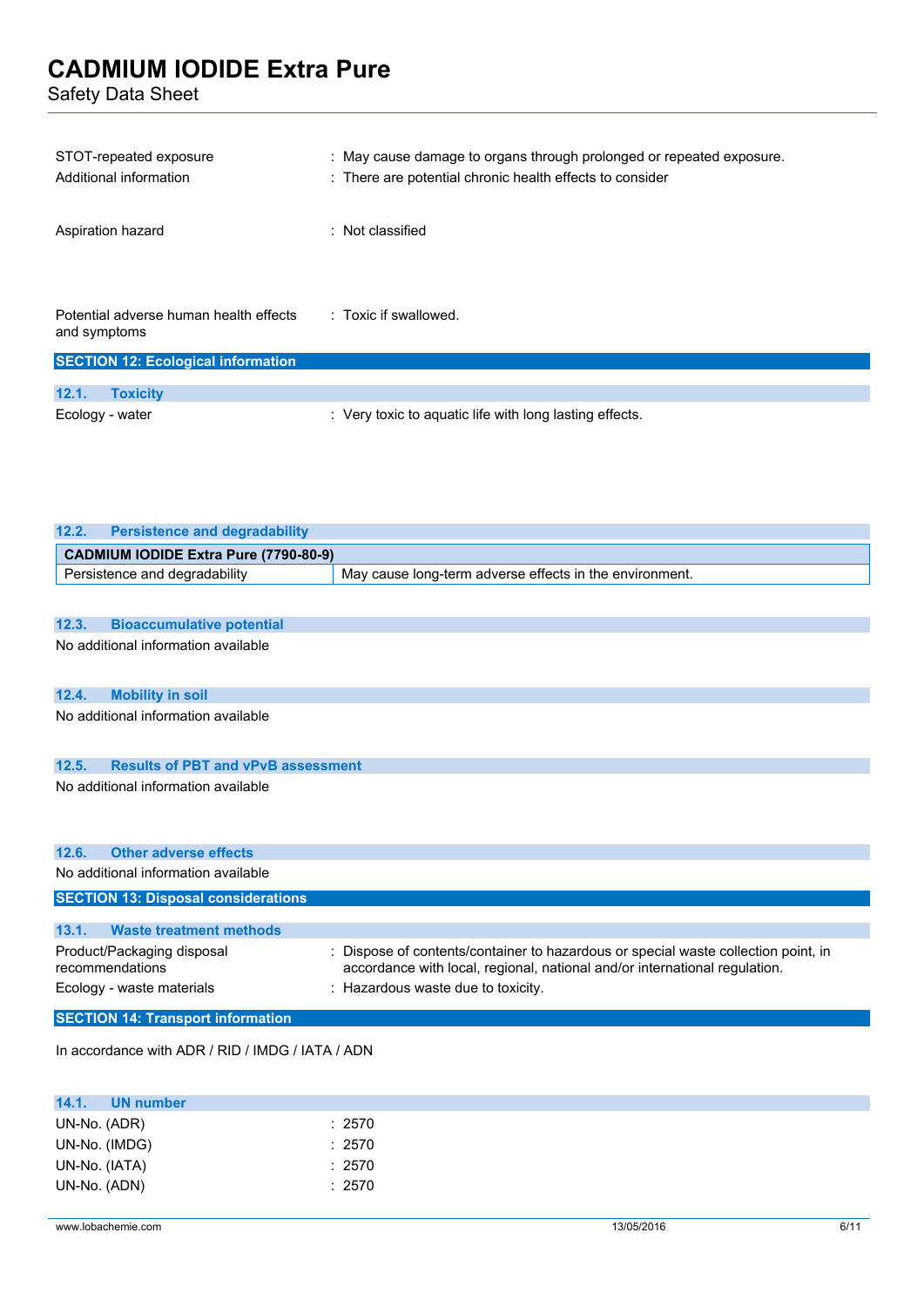Safety Data Sheet

| UN-No. (RID)                               | : 2570                                                                                 |  |  |  |
|--------------------------------------------|----------------------------------------------------------------------------------------|--|--|--|
| <b>UN proper shipping name</b><br>14.2.    |                                                                                        |  |  |  |
| Proper Shipping Name (ADR)                 | : CADMIUM COMPOUND                                                                     |  |  |  |
| Proper Shipping Name (IMDG)                | : CADMIUM COMPOUND                                                                     |  |  |  |
| Proper Shipping Name (IATA)                | : Cadmium compound                                                                     |  |  |  |
| Proper Shipping Name (ADN)                 | : CADMIUM COMPOUND                                                                     |  |  |  |
| Proper Shipping Name (RID)                 | : CADMIUM COMPOUND                                                                     |  |  |  |
| Transport document description (ADR)       | : UN 2570 CADMIUM COMPOUND, 6.1, III, (E), ENVIRONMENTALLY HAZARDOUS                   |  |  |  |
| Transport document description (IMDG)      | $:$ UN 2570 CADMIUM COMPOUND, 6.1, III, MARINE<br>POLI UTANT/FNVIRONMENTALLY HAZARDOUS |  |  |  |
| Transport document description (IATA)      | : UN 2570 Cadmium compound, 6.1, III, ENVIRONMENTALLY HAZARDOUS                        |  |  |  |
| Transport document description (ADN)       | : UN 2570 CADMIUM COMPOUND, 6.1, III, ENVIRONMENTALLY HAZARDOUS                        |  |  |  |
| Transport document description (RID)       | : UN 2570 CADMIUM COMPOUND, 6.1, III, ENVIRONMENTALLY HAZARDOUS                        |  |  |  |
| 14.3.<br><b>Transport hazard class(es)</b> |                                                                                        |  |  |  |
| <b>ADR</b>                                 |                                                                                        |  |  |  |
| Transport hazard class(es) (ADR)           | $\therefore$ 6.1                                                                       |  |  |  |

Danger labels (ADR) : 6.1

:



### **IMDG**

| Transport hazard class(es) (IMDG) |  |
|-----------------------------------|--|
| Danger labels (IMDG)              |  |

 $\therefore$  6.1  $\therefore$  6.1



## **IATA**

Transport hazard class(es) (IATA) : 6.1 Hazard labels (IATA) : 6.1



### **ADN**

Transport hazard class(es) (ADN) : 6.1 Danger labels (ADN) : 6.1



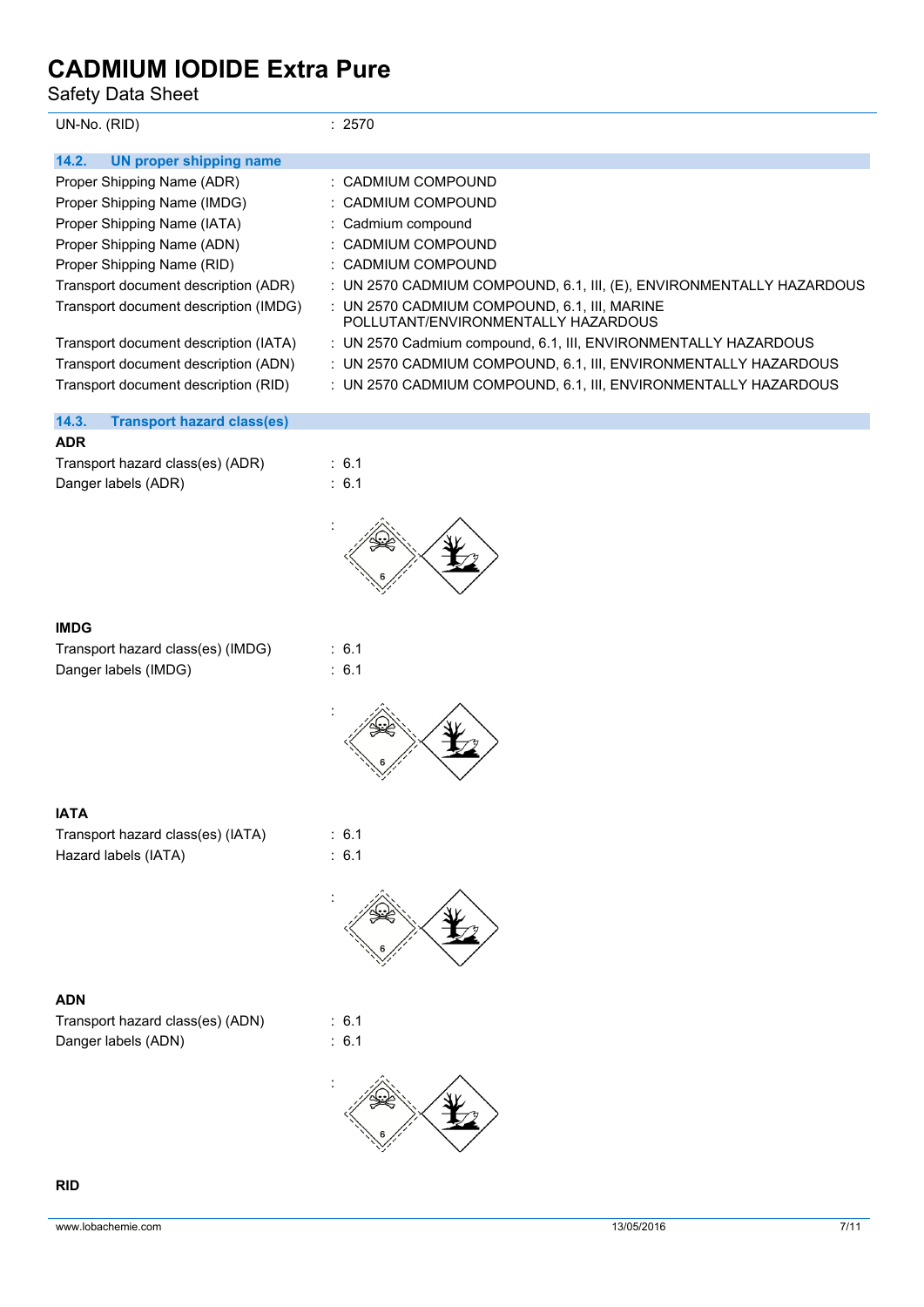Safety Data Sheet

| Transport hazard class(es) (RID)      | : 6.1                                    |
|---------------------------------------|------------------------------------------|
| Danger labels (RID)                   | : 6.1                                    |
|                                       |                                          |
| 14.4.<br><b>Packing group</b>         |                                          |
| Packing group (ADR)                   | $\therefore$ $\mathbf{III}$              |
| Packing group (IMDG)                  | $\therefore$ $\mathbf{III}$              |
| Packing group (IATA)                  | $\therefore$ $\mathbf{III}$              |
| Packing group (ADN)                   | $\therefore$ $\mathbf{III}$              |
| Packing group (RID)                   | $\therefore$ $\mathbf{III}$              |
|                                       |                                          |
| <b>Environmental hazards</b><br>14.5. |                                          |
| Dangerous for the environment         | : Yes                                    |
| Marine pollutant                      | : Yes                                    |
| Other information                     | : No supplementary information available |

#### **14.6. Special precautions for user**

| - Overland transport                                                           |     |                            |
|--------------------------------------------------------------------------------|-----|----------------------------|
| Classification code (ADR)                                                      |     | : T5                       |
| Special provisions (ADR)                                                       |     | 274, 596                   |
| Limited quantities (ADR)                                                       |     | : 5kg                      |
| Excepted quantities (ADR)                                                      |     | $E = 1$                    |
| Packing instructions (ADR)                                                     |     | : P002, IBC08, LP02, R001  |
| Special packing provisions (ADR)                                               |     | : B3                       |
| Mixed packing provisions (ADR)                                                 |     | : MP10                     |
| Portable tank and bulk container<br>instructions (ADR)                         |     | $:$ T1                     |
| Portable tank and bulk container special<br>provisions (ADR)                   |     | : TP33                     |
| Tank code (ADR)                                                                |     | : SGAH, L4BH               |
| Tank special provisions (ADR)                                                  |     | : TU15, TE19               |
| Vehicle for tank carriage                                                      |     | : AT                       |
| Transport category (ADR)                                                       | : 2 |                            |
| Special provisions for carriage - Bulk<br>(ADR)                                |     | : VC1, VC2, AP7            |
| Special provisions for carriage - Loading,<br>unloading and handling (ADR)     |     | : CV13, CV28               |
| Special provisions for carriage - Operation<br>(ADR)                           |     | $:$ S9                     |
| Hazard identification number (Kemler No.)                                      | ÷.  | 60                         |
| Orange plates                                                                  |     | 60<br>2570                 |
|                                                                                |     |                            |
| Tunnel restriction code (ADR)<br>EAC code                                      | : E | : 2X                       |
| - Transport by sea<br>Special provisions (IMDG)<br>Packing instructions (IMDG) |     | : 223, 274<br>: P002, LP02 |
|                                                                                |     |                            |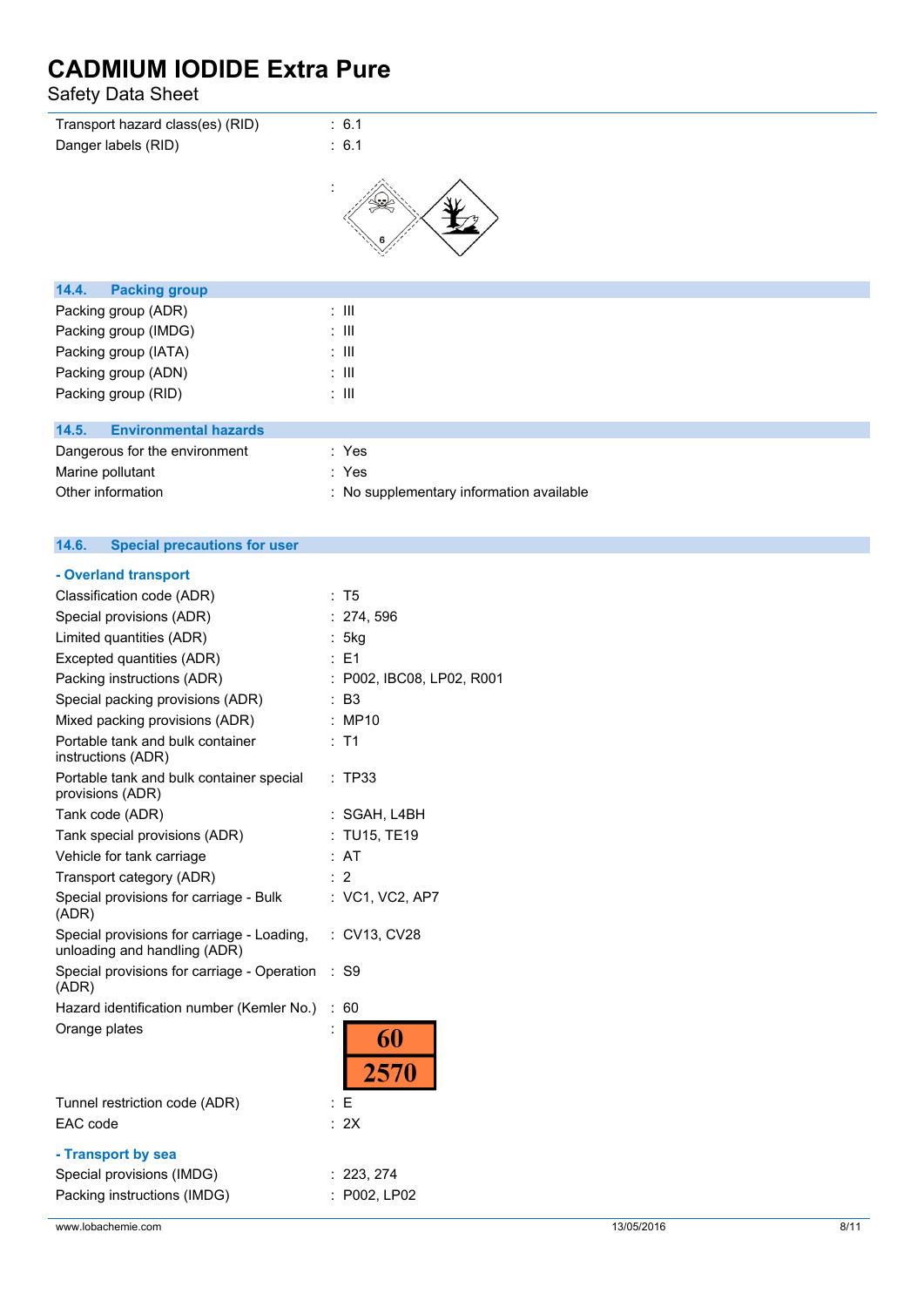# Safety Data Sheet

| IBC packing instructions (IMDG)                                            | : IBC08                                                                                                                                        |
|----------------------------------------------------------------------------|------------------------------------------------------------------------------------------------------------------------------------------------|
| IBC special provisions (IMDG)                                              | : B3                                                                                                                                           |
| Tank instructions (IMDG)                                                   | $:$ T1                                                                                                                                         |
| Tank special provisions (IMDG)                                             | : TP33                                                                                                                                         |
| EmS-No. (Fire)                                                             | $: F-A$                                                                                                                                        |
| EmS-No. (Spillage)                                                         | $: S-A$                                                                                                                                        |
| Stowage category (IMDG)                                                    | : A                                                                                                                                            |
| Properties and observations (IMDG)                                         | : Powder or crystals with various colours. May be soluble or insoluble in water. Toxic if<br>swallowed, by skin contact or by dust inhalation. |
| MFAG-No                                                                    | : 154                                                                                                                                          |
| - Air transport                                                            |                                                                                                                                                |
| PCA Excepted quantities (IATA)                                             | $\therefore$ E1                                                                                                                                |
| PCA Limited quantities (IATA)                                              | : Y645                                                                                                                                         |
| PCA limited quantity max net quantity<br>(IATA)                            | : 10kg                                                                                                                                         |
| PCA packing instructions (IATA)                                            | :670                                                                                                                                           |
| PCA max net quantity (IATA)                                                | : 100kg                                                                                                                                        |
| CAO packing instructions (IATA)                                            | : 677                                                                                                                                          |
| CAO max net quantity (IATA)                                                | $: 200$ kg                                                                                                                                     |
| Special provisions (IATA)                                                  | : A3, A5                                                                                                                                       |
| ERG code (IATA)                                                            | : 6L                                                                                                                                           |
| - Inland waterway transport                                                |                                                                                                                                                |
| Classification code (ADN)                                                  | : T5                                                                                                                                           |
| Special provisions (ADN)                                                   | : 274, 596, 802                                                                                                                                |
| Limited quantities (ADN)                                                   | $: 5$ kg                                                                                                                                       |
| Excepted quantities (ADN)                                                  | $\therefore$ E1                                                                                                                                |
| Equipment required (ADN)                                                   | $:$ PP, EP                                                                                                                                     |
| Number of blue cones/lights (ADN)                                          | $\therefore$ 0                                                                                                                                 |
| - Rail transport                                                           |                                                                                                                                                |
| Classification code (RID)                                                  | : T5                                                                                                                                           |
| Special provisions (RID)                                                   | : 274, 596                                                                                                                                     |
| Excepted quantities (RID)                                                  | $\therefore$ E1                                                                                                                                |
| Packing instructions (RID)                                                 | : P002, IBC08, LP02, R001                                                                                                                      |
| Special packing provisions (RID)                                           | $\therefore$ B3                                                                                                                                |
| Mixed packing provisions (RID)                                             | : MP10                                                                                                                                         |
| Portable tank and bulk container<br>instructions (RID)                     | $:$ T1                                                                                                                                         |
| Portable tank and bulk container special<br>provisions (RID)               | :TP33                                                                                                                                          |
| Tank codes for RID tanks (RID)                                             | : SGAH, L4BH                                                                                                                                   |
| Special provisions for RID tanks (RID)                                     | : TU15                                                                                                                                         |
| Transport category (RID)                                                   | $\therefore$ 2                                                                                                                                 |
| Special provisions for carriage - Bulk<br>(RID)                            | : VC1, VC2, AP7                                                                                                                                |
| Special provisions for carriage - Loading,<br>unloading and handling (RID) | : CW13, CW28, CW31                                                                                                                             |
| Colis express (express parcels) (RID)                                      | $:$ CE11                                                                                                                                       |
| Hazard identification number (RID)                                         | : 60                                                                                                                                           |
|                                                                            |                                                                                                                                                |

# **14.7. Transport in bulk according to Annex II of MARPOL 73/78 and the IBC Code**

Not applicable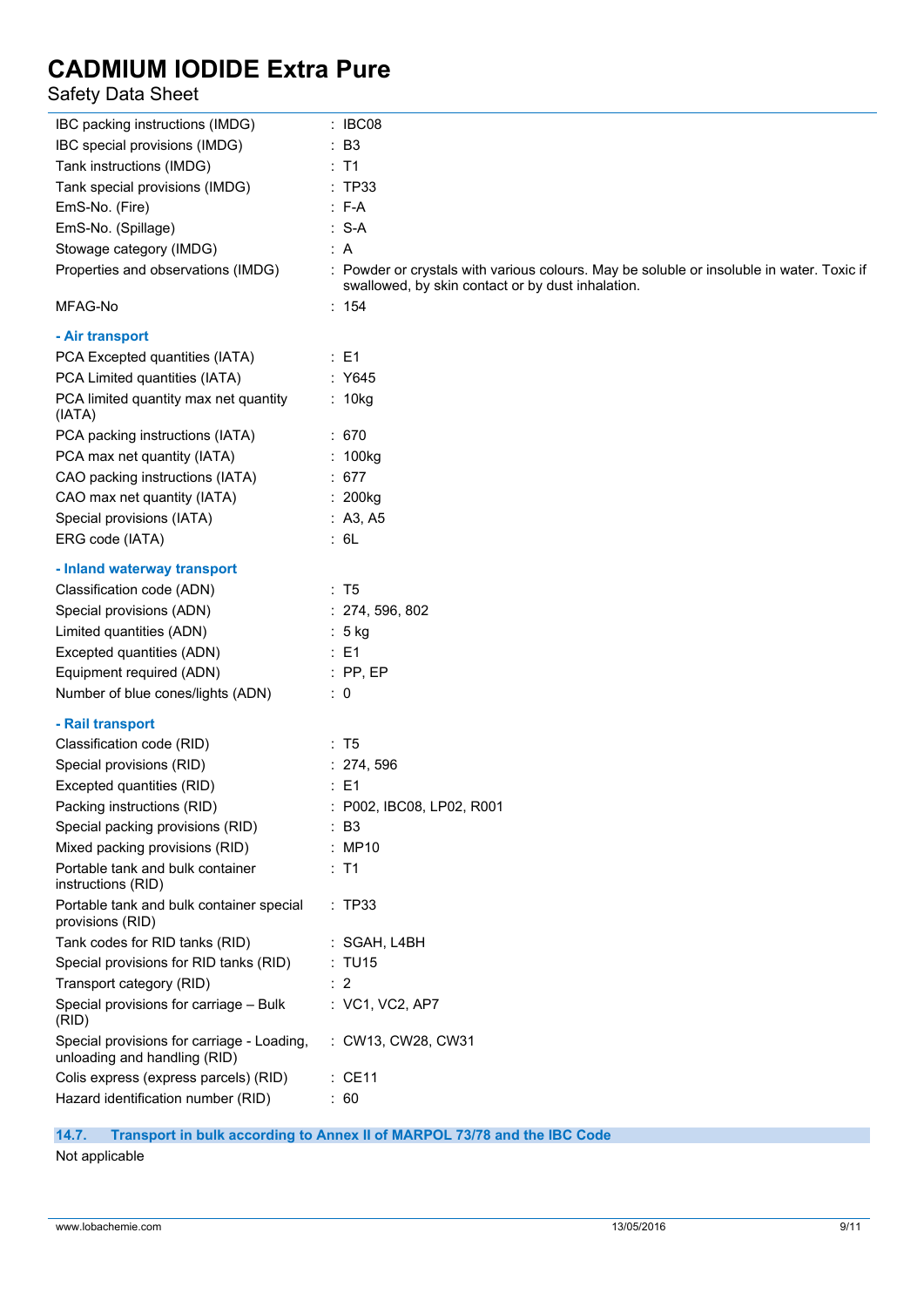Safety Data Sheet

# **SECTION 15: Regulatory information**

**15.1. Safety, health and environmental regulations/legislation specific for the substance or mixture**

### **15.1.1. EU-Regulations**

No REACH Annex XVII restrictions CADMIUM IODIDE Extra Pure is not on the REACH Candidate List CADMIUM IODIDE Extra Pure is not on the REACH Annex XIV List

### **15.1.2. National regulations**

| Germany                                                                                 |  |                                                                                                                                              |  |
|-----------------------------------------------------------------------------------------|--|----------------------------------------------------------------------------------------------------------------------------------------------|--|
| Reference to AwSV                                                                       |  | : Water hazard class (WGK) 3, severe hazard to water (Classification according to<br>AwSV; ID No. 1034)                                      |  |
| 12th Ordinance Implementing the Federal<br>Immission Control Act - 12. BlmSchV          |  | : Is not subject of the 12. BlmSchV (Hazardous Incident Ordinance)                                                                           |  |
| <b>Netherlands</b>                                                                      |  |                                                                                                                                              |  |
| SZW-lijst van kankerverwekkende stoffen                                                 |  | : CADMIUM IODIDE Extra Pure is listed                                                                                                        |  |
| SZW-lijst van mutagene stoffen                                                          |  | : CADMIUM IODIDE Extra Pure is listed                                                                                                        |  |
| NIET-limitatieve lijst van voor de<br>voortplanting giftige stoffen - Borstvoeding      |  | : The substance is not listed                                                                                                                |  |
| NIET-limitatieve lijst van voor de<br>voortplanting giftige stoffen -<br>Vruchtbaarheid |  | : The substance is not listed                                                                                                                |  |
| NIET-limitatieve lijst van voor de<br>voortplanting giftige stoffen - Ontwikkeling      |  | $\therefore$ The substance is not listed                                                                                                     |  |
| <b>Denmark</b>                                                                          |  |                                                                                                                                              |  |
| Recommendations Danish Regulation                                                       |  | : Young people below the age of 18 years are not allowed to use the product                                                                  |  |
|                                                                                         |  | Pregnant/breastfeeding women working with the product must not be in direct<br>contact with the product                                      |  |
|                                                                                         |  | The requirements from the Danish Working Environment Authorities regarding work<br>with carcinogens must be followed during use and disposal |  |

### **15.2. Chemical safety assessment**

No additional information available

**SECTION 16: Other information**

Full text of R-, H- and EUH-statements:

| Acute Tox. 3 (Inhalation) | Acute toxicity (inhal.), Category 3 |            |       |
|---------------------------|-------------------------------------|------------|-------|
| Acute Tox. 3 (Oral)       | Acute toxicity (oral), Category 3   |            |       |
| www.lobachemie.com        |                                     | 13/05/2016 | 10/11 |